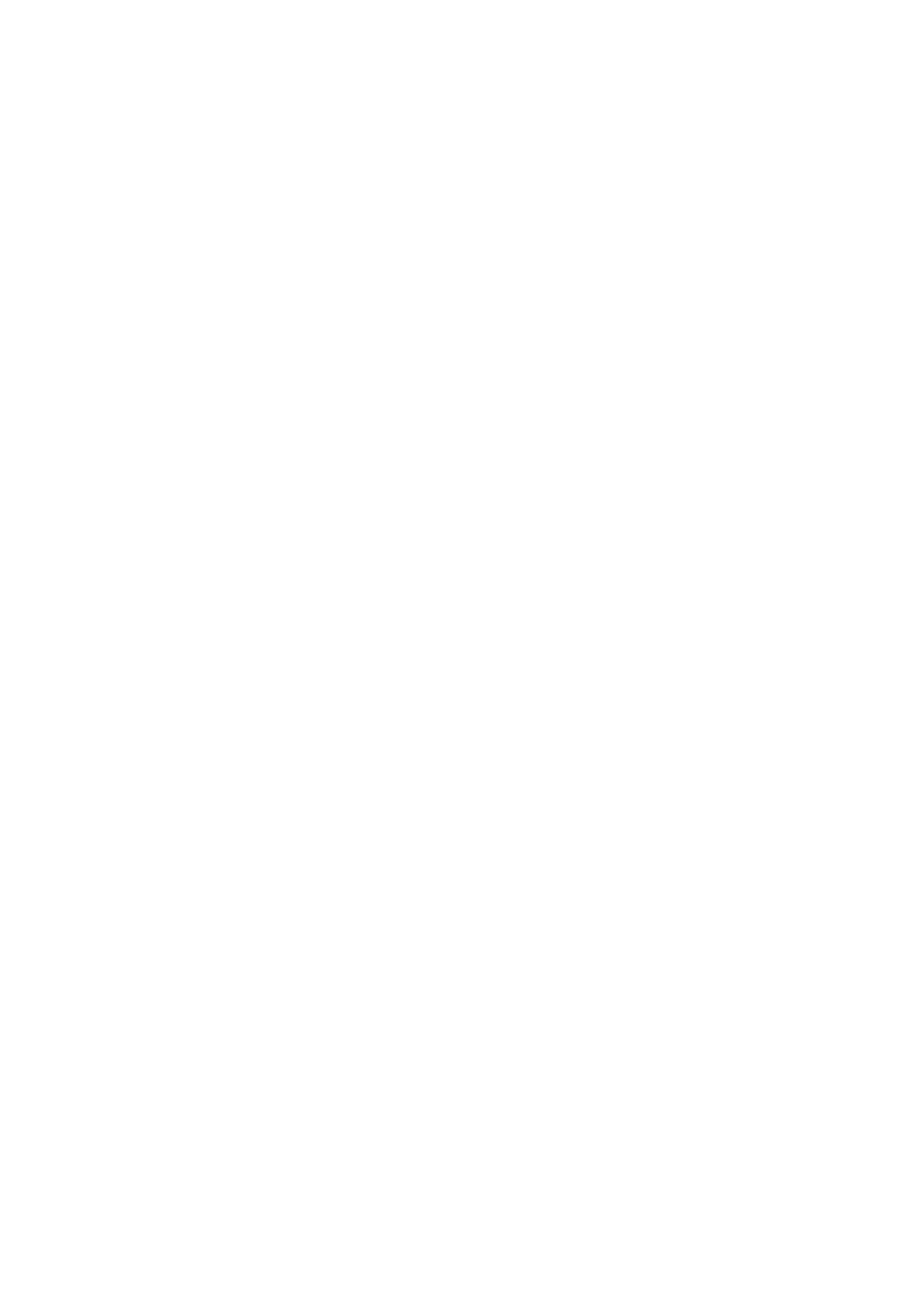



Ellan Vannin

# **MERCHANT SHIPPING (LOAD LINES) ACT 1981**

## Index

| <b>Section</b>                            |                       | Page |
|-------------------------------------------|-----------------------|------|
| 1                                         |                       |      |
| 20                                        |                       |      |
| 21                                        |                       |      |
| 22                                        |                       |      |
| 26                                        |                       |      |
| 27                                        |                       |      |
| 28                                        |                       |      |
| 29                                        |                       |      |
| 33                                        |                       |      |
|                                           | <b>SCHEDULE 1</b>     | 7    |
|                                           | <b>SCHEDULE 2</b>     | 7    |
|                                           | <b>INTERPRETATION</b> | 7    |
|                                           | <b>SCHEDULE 3</b>     | 9    |
|                                           | <b>ENDNOTES</b>       | 11   |
| <b>TABLE OF LEGISLATION HISTORY</b><br>11 |                       |      |
| <b>TABLE OF RENUMBERED PROVISIONS</b>     |                       |      |
| <b>TABLE OF ENDNOTE REFERENCES</b>        |                       |      |

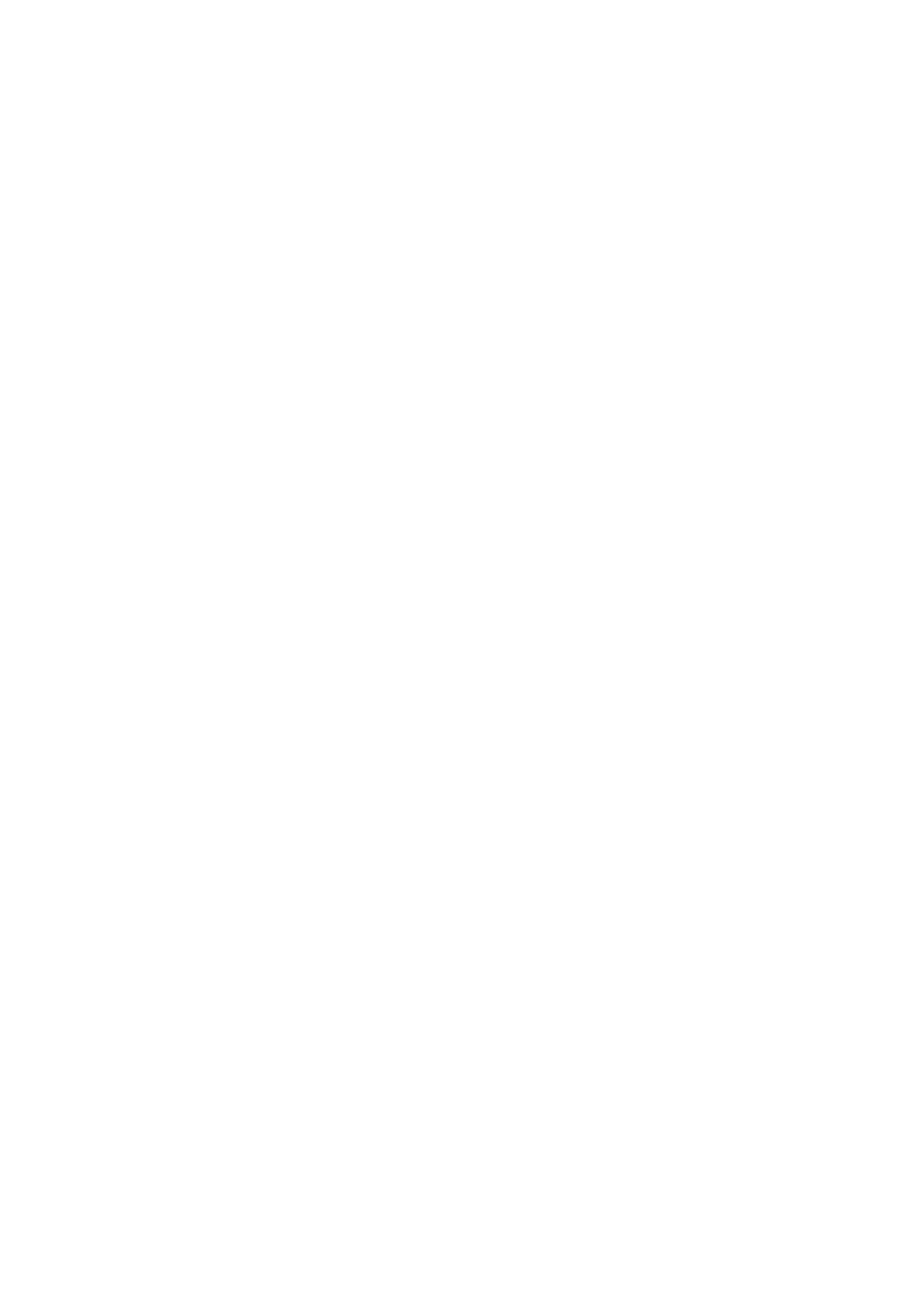

### **MERCHANT SHIPPING (L OAD LINES) ACT 1981**

*Received Royal Assent: 28 October 1981 Passed: 15 December 1981 Commenced: 19 October 1984*

**AN ACT** to make better provisions as to load lines and related matters, and for connected purposes.

**GENERAL NOTE:** The maximum fines in this Act are as increased by the *Fines Act 1986* and by the *Criminal Justice (Penalties, Etc.) Act 1993* s 1.

- <span id="page-4-0"></span>**1 to 19 [Repealed]**<sup>1</sup>
- <span id="page-4-1"></span>**20 [Repealed]**<sup>2</sup>
- <span id="page-4-2"></span>**21 [Repealed]**<sup>3</sup>
- <span id="page-4-3"></span>**22 to 25 [Repealed]**<sup>4</sup>

#### <span id="page-4-4"></span>**26 Interpretation**

The definitions and other matters specified in Schedule 2 shall have effect.

- <span id="page-4-5"></span>**27 [Repealed]**<sup>5</sup>
- <span id="page-4-6"></span>**28 [Repealed]**<sup>6</sup>
- <span id="page-4-7"></span>**29 to 32 [Repealed]**<sup>7</sup>

#### <span id="page-4-8"></span>**33 Short title, construction and commencement**

(1) This Act may be cited as the Merchant Shipping (Load Lines) Act 1981 and shall be construed as one with the Passenger Ships' Survey Act, and that Act and this Act may be cited together as the Merchant Shipping (Safety Regulations) Acts 1979 and 1981.

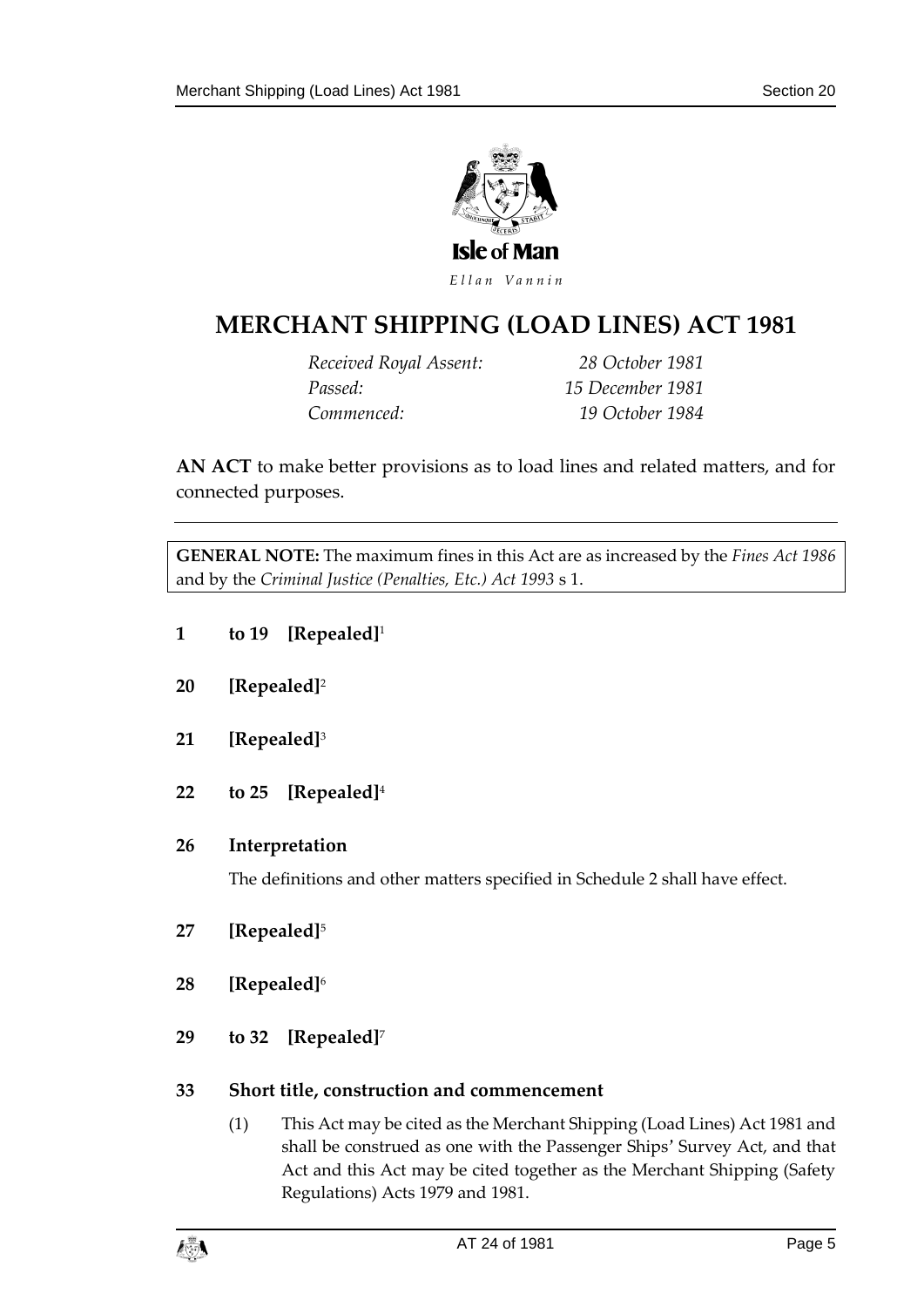(2) This Act shall come into force on such day as the Board may by order appoint.**8**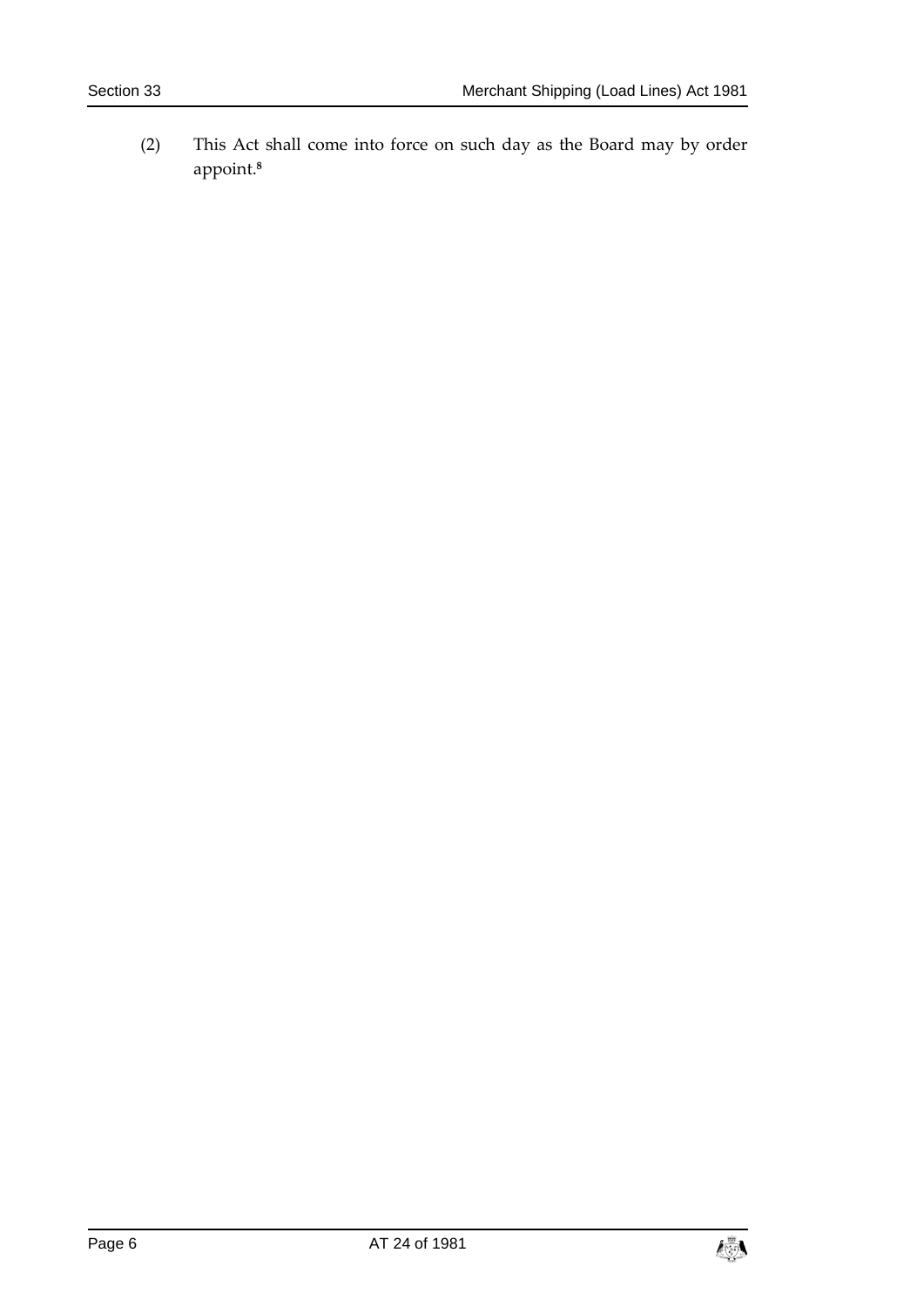#### **SCHEDULE 1**<sup>9</sup>

#### **SCHEDULE 2**

#### <span id="page-6-0"></span>**INTERPRETATION**

Section 26 [P1969/27/32(1)-(7)]

#### **PART I – GLOSSARY OF TERMS**

- <span id="page-6-2"></span><span id="page-6-1"></span>"**the 1967 Act**" means the Merchant Shipping (Load Lines) Act 1967 (an Act of Parliament);
- "**alteration**" includes deterioration;
- "**clearance**" includes a transire;
- "**Contracting Government**" means such Government as is referred to in paragraph (a) of the definition of "Convention Country"**; 10**
- **"the Convention of 1966**" means the International Convention on Load Lines 1966;**<sup>11</sup>**

"**Convention Country**" means a country or territory which is either —

- (a) a country the Government of which has been declared under section 31 of the 1967 Act to have accepted or acceded to the Convention of 1966, and has not been so declared to have denounced that Convention, or
- (b) a territory to which it has been so declared that the Convention of 1966 extends, not being a territory to which it has been so declared that that Convention has ceased to extend;**<sup>12</sup>**
- "**construction rules**" means the regulations relating to the construction of passenger ships made under sections 1 and 2 of the *Merchant Shipping Act 1985* or any legislation of the United Kingdom applied to the Island under section 5 of that Act and which relates to those matters;**<sup>13</sup>**

"**the Department**" means the Department for Enterprise; **14**

- "**the deck cargo regulations**" [Repealed]**<sup>15</sup>**
- "**the Detention of Ships Act**" means the *Merchant Shipping (Detention of Ships) Act 1979*;
- "**International Load Line Certificate (1966)**" has the meaning assigned to it by section 5(2)(a);**<sup>16</sup>**
- "**International Load Line Exemption Certificate**" has the meaning assigned to it by section 17(2)(a) and (2A);**<sup>17</sup>**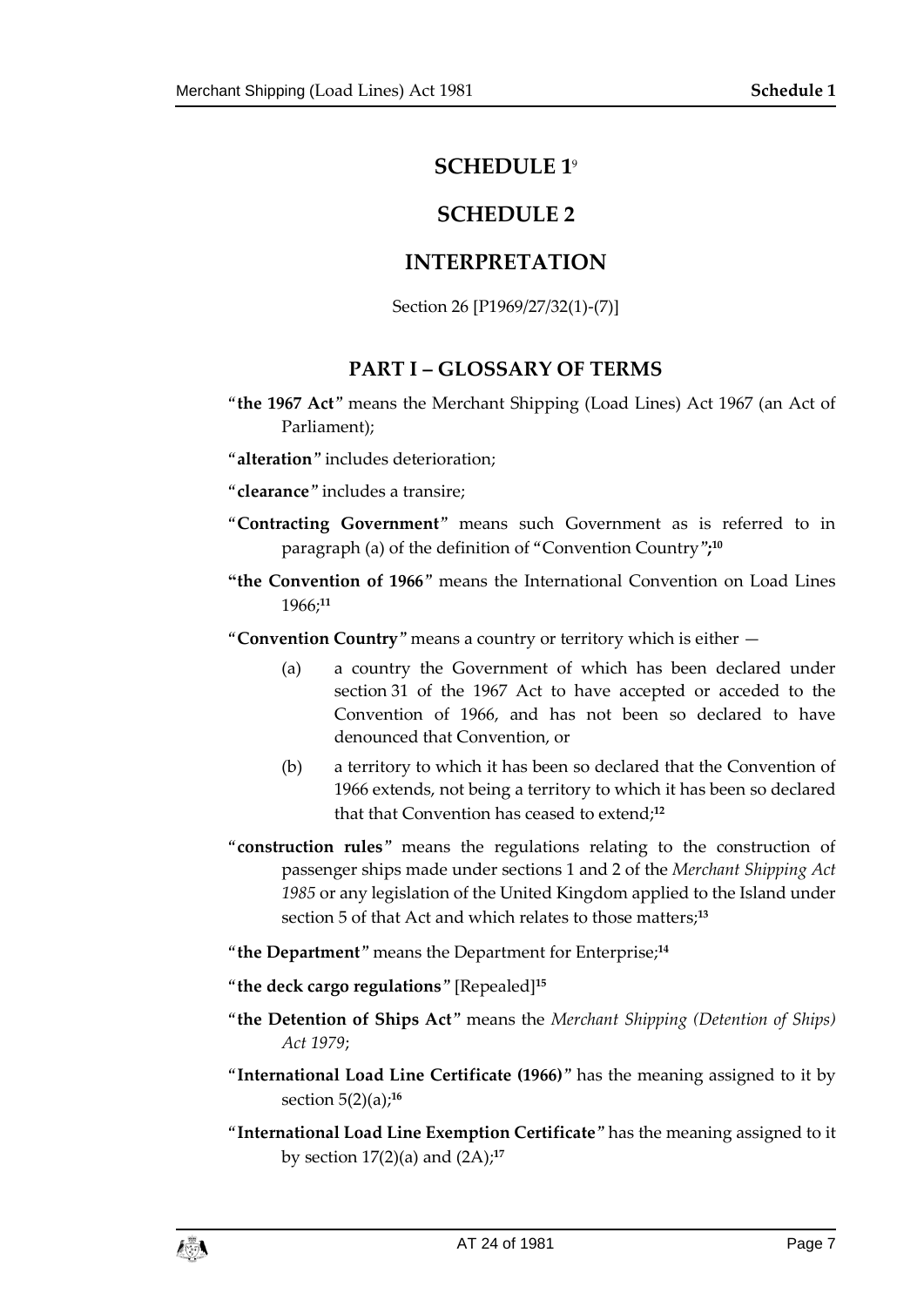- "**the load line rules**" means rules made under section 2 of the 1967 Act and includes those rules as amended by the Merchant Shipping (Load Line) (Amendment) Rules 1990; **18**
- "**the Load Lines Convention Orders**" means Orders in Council under section 31 of that Act;**<sup>19</sup>**
- "**the load lines exemption order**" means an order made under section 18 of that Act;
- "**the load lines (length of ship) regulations**" means regulations made under section 32(6) of that Act;
- "**the load lines (particulars of depth of loading) regulations**" means regulations made under section 10 of that Act;
- "**Manx load line certificate**" has the meaning assigned to it by section 5(2);
- "**Manx load line exemption certificate**" has the meaning assigned to it by section 17(2);
- "**Manx ship**" has the meaning assigned to it by section 1 of the *Merchant Shipping Registration Act 1991*; **20**
- "**parent country**", in relation to a ship, means the country or territory in which the ship is registered, or, if the ship is not registered anywhere, means the country or territory whose flag the ship flies;
- "**the Passenger Ships' Survey Act**" means the *Merchant Shipping (Passenger Ships' Survey) Act 1979;*
- "**prescribed**" [Repealed]**<sup>21</sup>**
- "**Safety Convention**" means the International Convention for the Safety of Life at Sea signed in London on the 1st November 1974 as amended and the Protocol of 1978 relating to that Convention;**<sup>22</sup>**
- "**valid Convention certificate**" means a certificate which either
	- (a) has been issued under section 12(2) of the 1967 Act and is for the time being in force; or
	- (b) having been issued as mentioned in section 12(3) of that Act, is produced in circumstances in which it is required by the load line rules to be recognised for the purposes of this Act.**<sup>23</sup>**

#### **PART II – SUPPLEMENTAL**

1. In this Act, subject to paragraph 2 —

"**international voyage**" means a voyage between —

(a) a place in the Island and a place outside the Island;

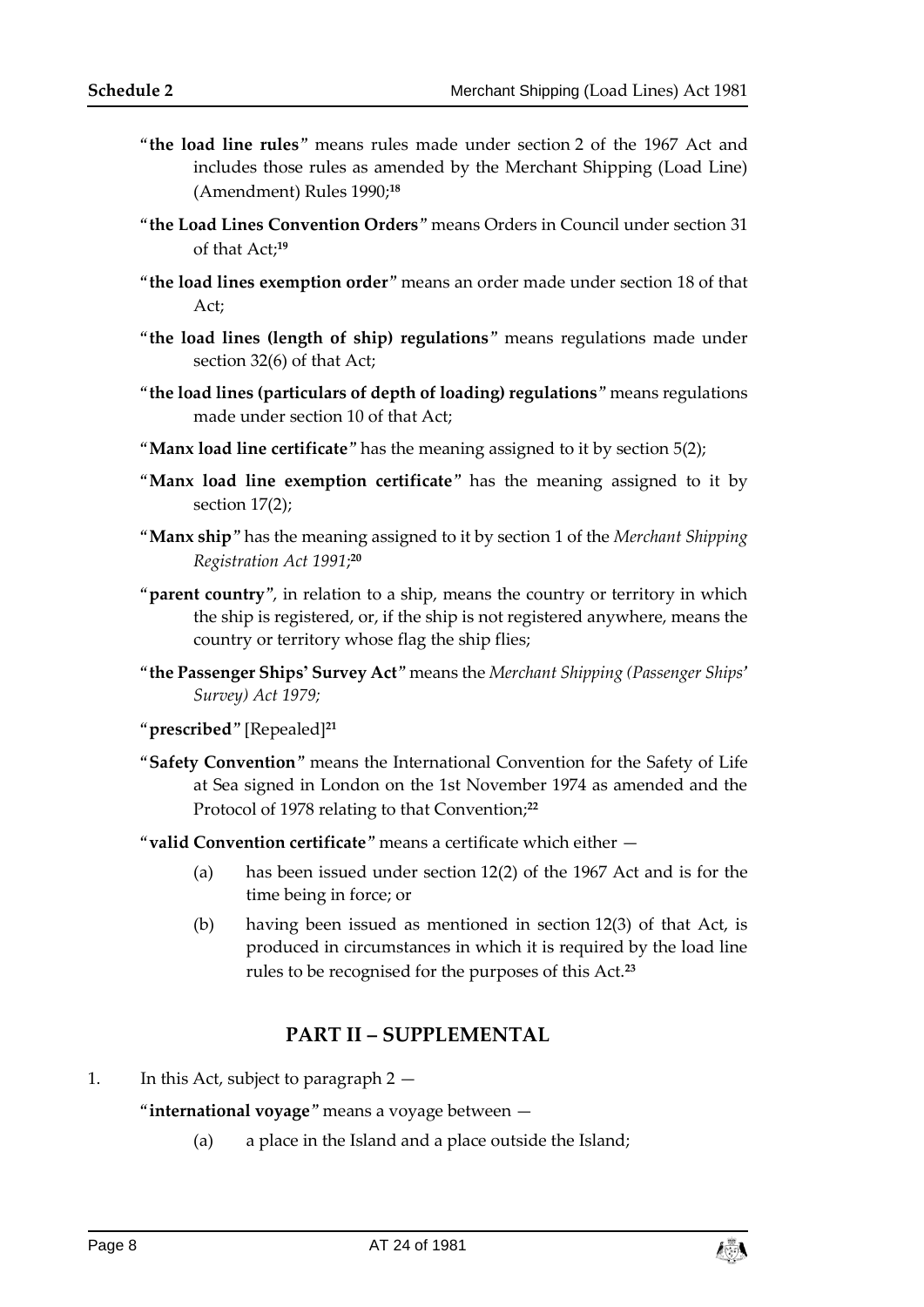(b) a place in a Convention country (other than the Island) and a place in any other country or territory (whether a Convention country or not) which is outside the Island.**<sup>24</sup>**

2. In determining, for the purposes of paragraph 1, what are the places between which a voyage is made, no account shall be taken of any deviation by a ship from her intended voyage which is due solely to stress of weather or any other circumstances which neither the master nor the owner, nor the charterer (if any), of the ship could have prevented or forestalled; and, for the purposes of that paragraph, any colony, protectorate or other dependency, any territory for whose international relations a Government is separately responsible, and any territory for which the United Nations are the administering authority, shall be taken to be a separate territory.

3. In this Act, "**a new ship**" means a ship whose keel is laid, or which is at a similar stage of construction, on or after the material date, and "**existing ship**" means a ship which is not a new ship; and for the purposes of this paragraph, the material date  $-$ 

- (a) in relation to a ship whose parent country is a Convention country (other than the Island) is the date as from which it is declared by a Load Lines Convention Order either that the Government of that Country has accepted or acceded to the Convention of 1966 or that it is a territory to which that Convention extends; and**<sup>25</sup>**
- (b) in relation to any other ship, is the 21st July 1968.

4. Any reference in this Act to the gross tonnage of a ship shall be construed as a reference to the tonnage of a ship as ascertained in accordance with tonnage regulations made under the *Merchant Shipping Registration Act 1991*; and where, in accordance with those regulations, alternative tonnages are assigned to a ship, the gross tonnage of the ship shall, for the purposes of this Act, be taken to be the larger of those tonnages.**<sup>26</sup>**

5. For the purposes of this Act, the length of a ship shall be ascertained in accordance with the load lines (length of ship) regulations.

<span id="page-8-0"></span>6. Any reference in this Act to any provision of the Convention of 1966 shall, in relation to any time after that provision has been amended in pursuance of Article 29 of that Convention, be construed as a reference to that provision as so amended.**<sup>27</sup>**

### **SCHEDULE 3**28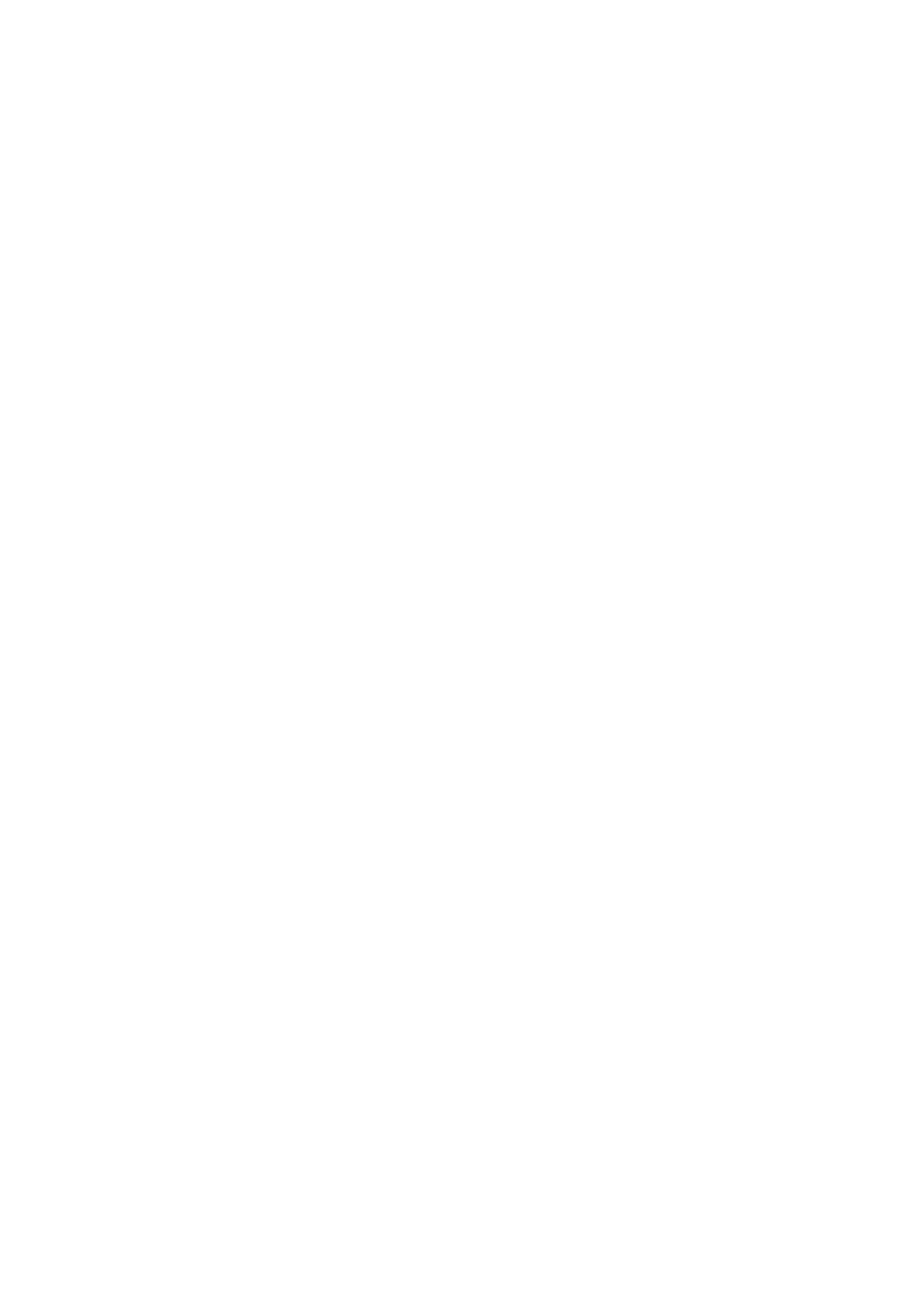#### <span id="page-10-0"></span>**ENDNOTES**

#### <span id="page-10-1"></span>**Table of Legislation History**

| Legislation | <b>Year and No</b> | Commencement |
|-------------|--------------------|--------------|
|             |                    |              |
|             |                    |              |
|             |                    |              |
|             |                    |              |

#### <span id="page-10-2"></span>**Table of Renumbered Provisions**

| Original | Current |
|----------|---------|
|          |         |
|          |         |
|          |         |
|          |         |

#### <span id="page-10-3"></span>**Table of Endnote References**

 $\overline{a}$ 

- **<sup>4</sup>** S 22 to 25 repealed by SD2020/0552.
- **<sup>5</sup>** S 27 repealed by SD2020/0552.
- **<sup>6</sup>** S 28 repealed by Statute Law Revision Act 1992 Sch 2.
- **<sup>7</sup>** S 29 to 32 repealed by SD2020/0552.
- **<sup>8</sup>** ADO (whole Act) 19/10/1984 (by order dated 14/9/84).
- **<sup>9</sup>** Sch 1 repealed by SD2020/0552.

<sup>10</sup> Definition of "Contracting Government" inserted by Merchant Shipping Act 1985 Sch 1.

**<sup>11</sup>** Definition of "the Convention of 1966" inserted by Merchant Shipping Act 1985 Sch 1.

**<sup>12</sup>** Definition of "Convention Country" inserted by Merchant Shipping Act 1985 Sch 1.

**<sup>13</sup>** Definition of "construction rules" inserted by Merchant Shipping Act 1985 Sch 1.

**<sup>14</sup>** Definition of "the Department" inserted by SD155/10 Sch 2 and amended by SD2017/0325.

**<sup>15</sup>** Definition of "the deck cargo regulations" repealed by SD667/97.

**<sup>16</sup>** Definition of "International Load Line Certificate (1966)" inserted by Merchant Shipping Act 1985 Sch 1.

<sup>17</sup> Definition of "International Load Line Exemption Certificate" inserted by Merchant Shipping Act 1985 Sch 1.

**<sup>18</sup>** Definition of "the load line rules" amended by GC361/92.

**<sup>1</sup>** S 1 to 19 repealed by SD2020/0552.

**<sup>2</sup>** S 20 repealed by SD667/97.

**<sup>3</sup>** S 21 repealed by Merchant Shipping (Miscellaneous Provisions) Act 1996 Sch 2.